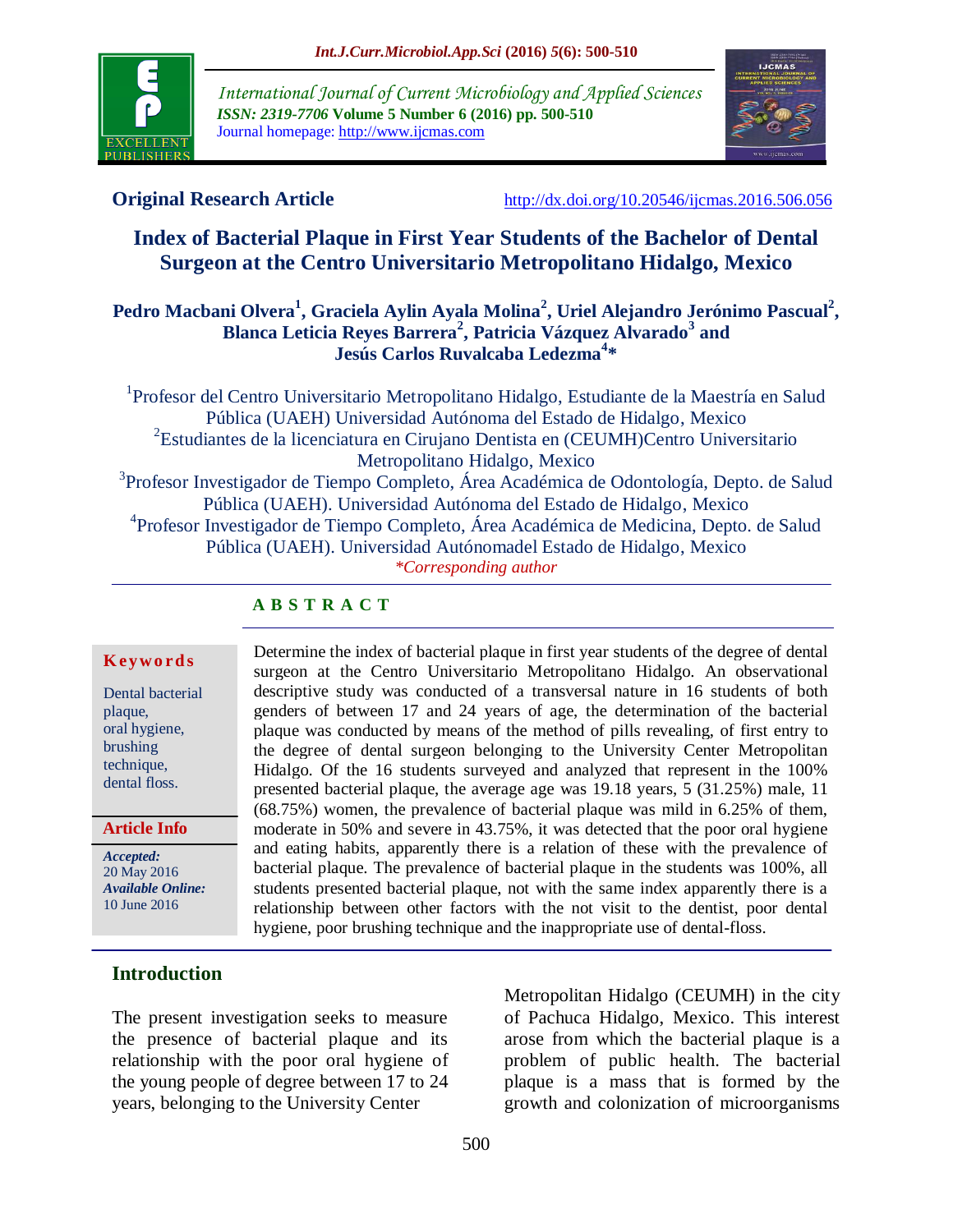on the surface of the teeth, restorations and dental prostheses. As these microorganisms adhere and grow produce destructive substances for the dental tissues, in addition that the plate is a complex microbial community; as a consequence of the interactions between species, occurs a ecological niche that favors the growth and survival of species proteolytic anaerobic strict, as well as appropriate conditions for the development of periodontitis. This being the result of a series of processes that involve a variety of bacteria and components of the oral cavity. (Bascones Martínez *et al*., 2005; BasconesMartinez; Fernando Baños Francisco, 2013)

These processes includes the formation of the film acquired over the surface of organs, dental. The colonization of microorganisms comprises several phases involving the deposition, accession, congregation, growth and reproduction of the microorganisms adhere on the film acquired. (BasconesMartinez; CasalsPeidró Pacho Saavedra)

The presence of bacterial plaque is thus the inefficiency of the oral hygiene, not properly use dental floss, the mouthwash or even the non-use of these, as the poor brushing techniques, mean that the quantity of plate is even greater. (Víctor Lahoud *et al*., 2000)

This table was obtained from the epidemiological profile of the Oral Health in Mexico 2010, in this distribution is observed the presence of bacterial plaque and oral hygiene in children and adolescents; study conducted by the Epidemiological Surveillance System of pathologies buccal SIVEPAB 2009.

These components are evaluated in order to determine oral hygiene in the individual and his or her registration in the sentinel units, used the Simplified Oral Hygiene Index (IHOS) developed by Greene and Vermillion, because it has proved to be a reliable instrument for epidemiological studies of great size. (Perfil Epidemiológico De La Salud, 2011)

This table was obtained in the epidemiological profile of Oral Health in Mexico 2010, this table shows the distribution of IHOS, on periodontal diseases and the age of the participants in the survey conducted by the Epidemiological Surveillance System of pathologies buccal SIVEPAB 2009.

### **General Objective**

Determine the index of bacterial plaque in first year students of the degree of dental surgeon at the Centro Universitario Metropolitano Hidalgo.

## **Specific Objectives**

- 1. Intervene in each one of the students with the implementation of the pads revealing.
- 2. Determine the frequency and distribution of risk factors associated with the presence of bacterial plaque in the sample of students.
- 3. Establish a plan of intervention that stimulate a response for the preventive care of oral health.

## **Material and Methods**

## **Participants**

The present study is descriptive, observational character cross. Where it counted with the participation of 16 students of both sexes, between 17 and 24 years, belonging to the University Center Metropolitan Hidalgo, during the first four months of the cycle september 2015 - January 2016; which voluntarily participated and under an informed consent for filling the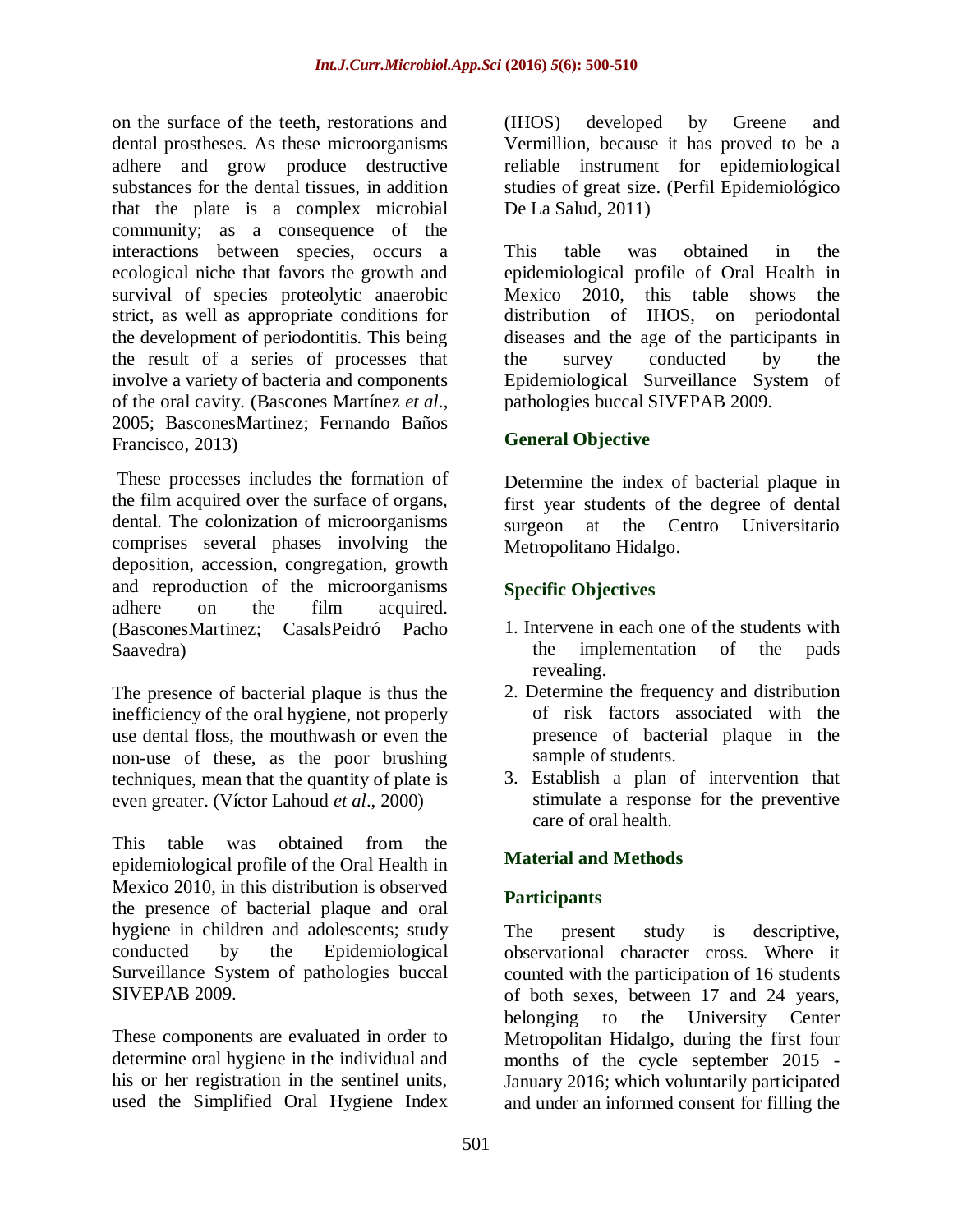questionnaire was as results were obtained. The determination of the size of the sample was calculated using the formula that uses maximum variance of proportions, with a confidence level of 95% and a maximum allowable error of 5%.

With these parameters are determined a minimum of 16 participants. It was considered as inclusion criteria to be enrolled in the University Center Metropolitan Hidalgo, as a criterion of exclusion not having assisted or not be present at the time of the survey.

#### **Instruments and Categories of Evaluation**

For the fulfillment of the proposed objectives, a questionnaire was designed. Which contained 2 categories, the first one was the identification of students, which complied with the rules of confidentiality and the second category on the oral hygiene and eating habits.

#### **Results and Discussion**

The present study surveyed 16 students (100%). The average age was 19.18, being 5 (31.25%) male, 11 (68.75) of the female sex.

Within the questionnaire was asked how many times a day you brush your teeth the students, which courage as a result 6.25 per cent answered that brushing 1 time per day, 75 percent responded that 2 to 3 times brushing the teeth while 18.75 per cent responded that brushing 3 or more times a day. Taking into account that use brushing techniques different, the survey revealed that 37.5% use the technique Stillman1 and 62.5% use the technique circular or Fones2. (See Figure 4).

In an important way the surveys showed that 50 per cent of pupils replied that if they use dental floss and 50% do not use dental floss. On the other hand, the results obtained through the encuetan reveal that the 56.25% if using mouthwash 43.75% do not use mouthwash (See Figure 6).

Within the questionnaire they ask the students if they were subject to orthodontic treatment 25% of students responded that if they have orthodontic treatment, 75% of the students surveyed responded that they do not have orthodontic treatment.

In the questionnaire applied to the students, was of great relevance to ask when was the last time you visited the dentist in where 68.75% of the students answered that less than 6 months, 12.5% responded that more than 6 months and 18.75% that his last visit to the dentist had been over 1 year ago.

| <b>Agegroup</b> |       | <b>IHOS</b> |           |       |         |  |  |
|-----------------|-------|-------------|-----------|-------|---------|--|--|
|                 |       |             | 0.1 a 0.2 | 1.3a3 | 3.1 a 6 |  |  |
| 2a5             | 3109  | 82.1        | 14.3      | 3.4   | 0.2     |  |  |
| <b>6a9</b>      | 17807 | 58.2        | 33.8      | 7.7   | 0.3     |  |  |
| 10 a 14         | 19560 | 48.7        | 38        | 12.3  |         |  |  |
| 15 a 19         | 18963 | 41.3        | 38.2      | 18.4  | 2.1     |  |  |
| <b>Total</b>    | 59439 | 50.9        | 50.9      | 12.4  |         |  |  |

#### **Table.1** Distribution of the Simplified Oral Hygiene Index (IHOS) in children and adolescents by group

**Source: SSA, DGE, SIVEPAB 2009 <sup>15</sup>**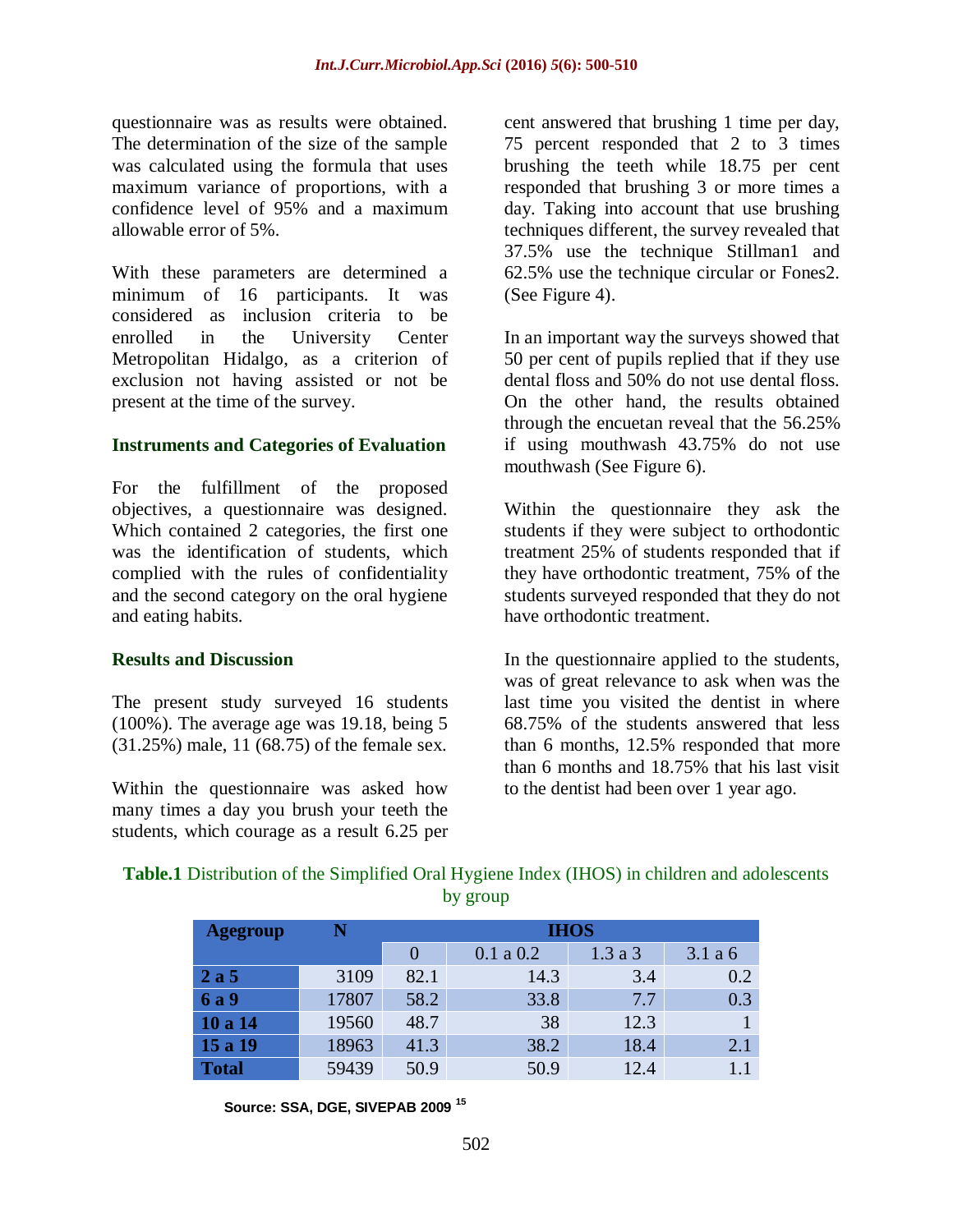| <b>Agegroup</b> | $\mathbb N$ | <b>IHOS</b>      |           |         |       |  |  |
|-----------------|-------------|------------------|-----------|---------|-------|--|--|
|                 |             | $\boldsymbol{0}$ | 0.1 a 1.2 | 1.3a3.0 | 3.1a6 |  |  |
| $20 - 24$       | 19749       | 36.3             | 37.1      | 23.6    | 3     |  |  |
| $25 - 29$       | 19548       | 32.6             | 37        | 26.5    | 3.8   |  |  |
| 30-34           | 18302       | 29.7             | 36.2      | 29      | 5.2   |  |  |
| 35-39           | 16708       | 27.4             | 35.8      | 30.9    | 5.9   |  |  |
| 40-44           | 13424       | 23.8             | 34.5      | 34.4    | 7.2   |  |  |
| 45-49           | 11456       | 21.5             | 33.4      | 35.9    | 9.2   |  |  |
| 50-54           | 88665       | 19.3             | 31.7      | 38.2    | 10.8  |  |  |
| 55-59           | 6885        | 19.3             | 30.8      | 38      | 12    |  |  |
| 60-64           | 4956        | 18.2             | 29.3      | 39.1    | 13.5  |  |  |
| 65-69           | 3525        | 18.5             | 27.5      | 39.1    | 14.8  |  |  |
| 70-74           | 2219        | 17.7             | 25.4      | 40.6    | 16.4  |  |  |
| 75-79           | 1378        | 18.8             | 25.2      | 39.8    | 16.2  |  |  |
| 80 y mas        | 828         | 23.6             | 22.1      | 39.1    | 15.3  |  |  |
| <b>Total</b>    | 127643      | 27.1             | 34.5      | 31.4    | 7     |  |  |

**Table.2** Distribution of the Simplified Oral Hygiene Index by age group in users of health services Mexico SIVEPAB 2009.

**Source: SSA, DGE, SIVEPAB 2009 <sup>15</sup>**



Figure 1 polygon of frequency of the ages of the students of first semester group to the degree of dental surgeon. University Center Metropolitan Hidalgo, November 2015.

Figure 2 graphs of bars on the sex of the students of first semester group to the degree of dental surgeon. University Center Metropolitan Hidalgo, November 2015.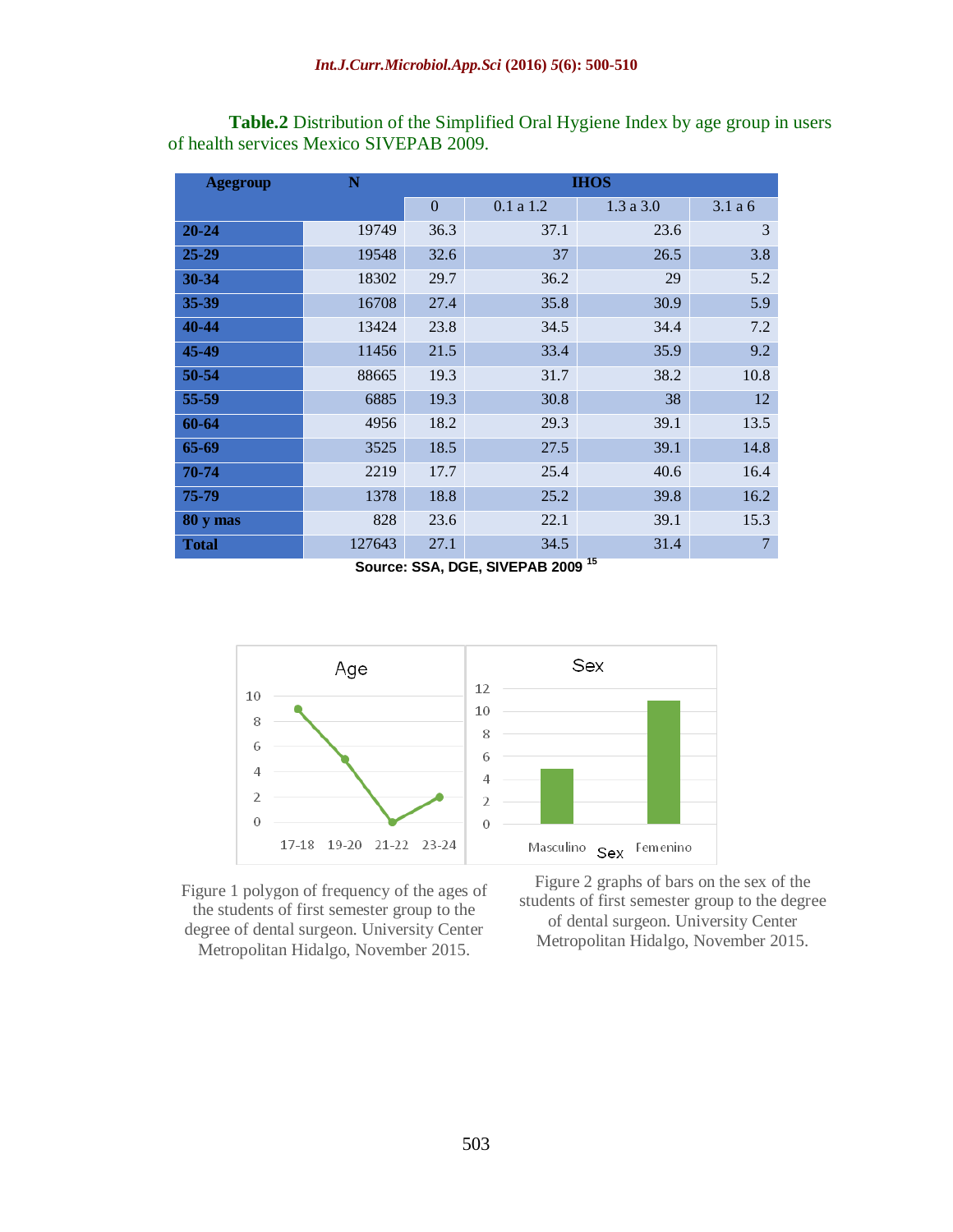

Figure 3 polygon of frequency of tooth brushing of pupils in first semester group to the degree of dental surgeon. University Center Metropolitan Hidalgo,



Figure 5 Graph flossing of pupils in first semester group to the degree of dental surgeon. University Center Metropolitan Hidalgo, November 2015.



Figure 4 bar graph brushing technique of pupils in first semester group to the degree of dental surgeon. University Center Metropolitan Hidalgo, November 2015.



Figure 6 Chart use of mouthwash of pupils in first semester group to the degree of dental surgeon. University Center Metropolitan Hidalgo, November 2015.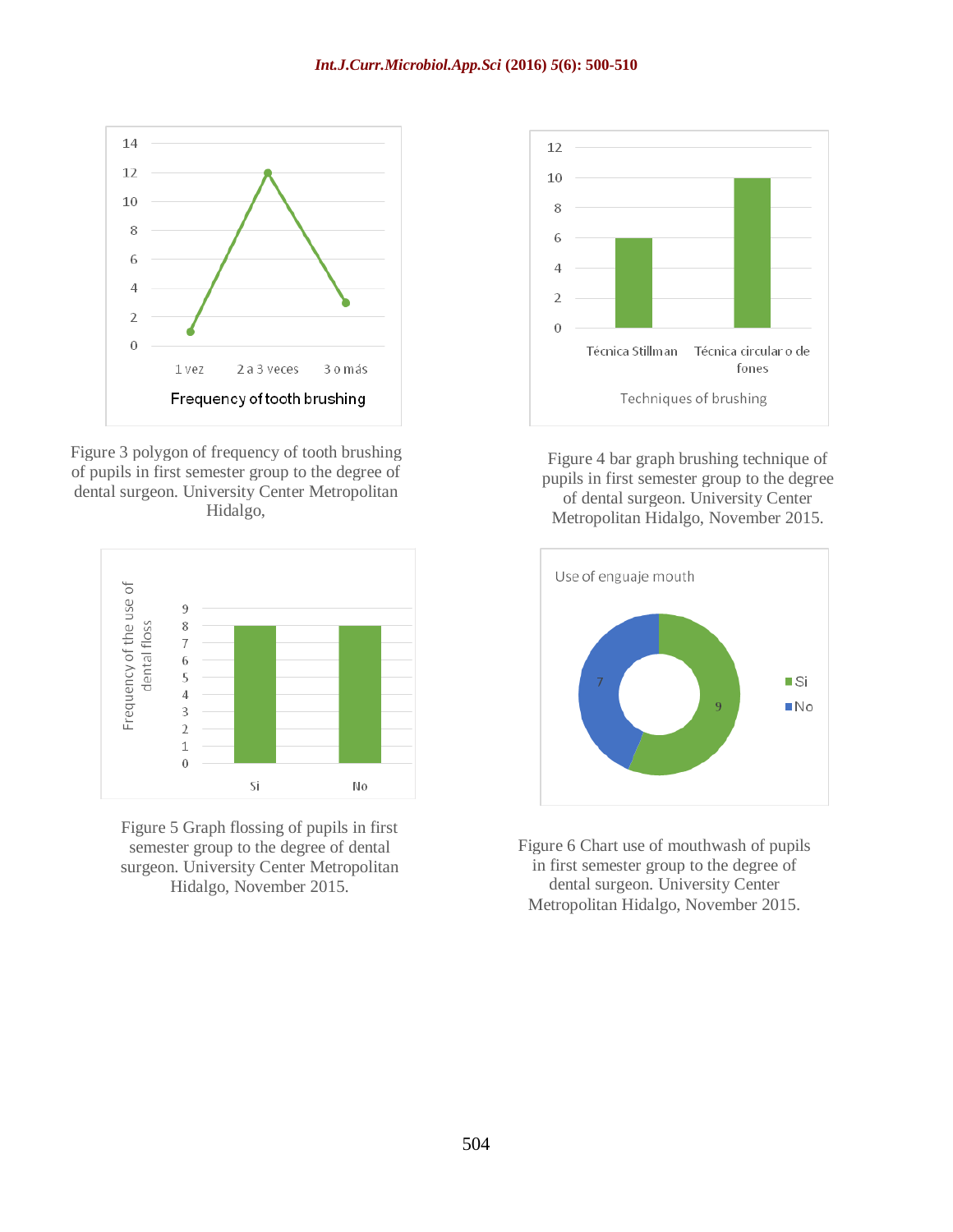

Figure 7 graphic orthodontic treatment of pupils in first semester group to the degree of dental surgeon. University Center Metropolitan Hidalgo, November 2015



Figure 8 graphic last visit to the dentist of the pupils enrolled in the first semester group to the degree of dental surgeon. University Center Metropolitan



Figure 9 last dental cleaning of pupils in first semester group to the degree of dental surgeon. University Center Metropolitan Hidalgo, November 2015.



Figure 10 Graph Index of bacterial plaque of pupils in first semester group to the degree of dental surgeon. University Center Metropolitan Hidalgo, November 2015.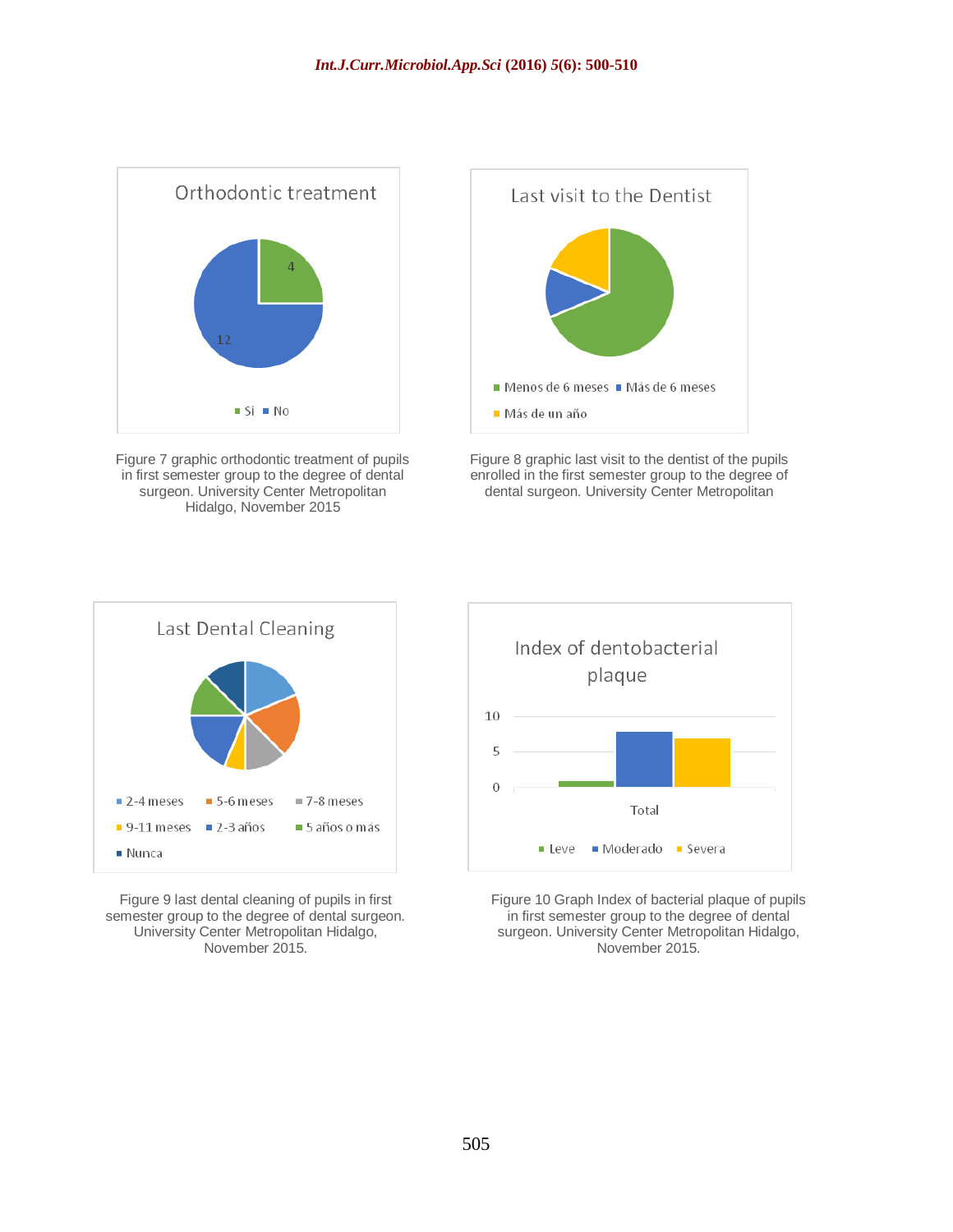# **PHOTOGRAPHY**



Patient No. 1 presents a level of bacterial plaque Moderate. Patient No. 2 presents a level of bacterial plaque Severe.





Patient No. 3 presents a level of bacterial plaque Moderate<br>
Patient No. 4 presents a level of bacterial plaque Slight





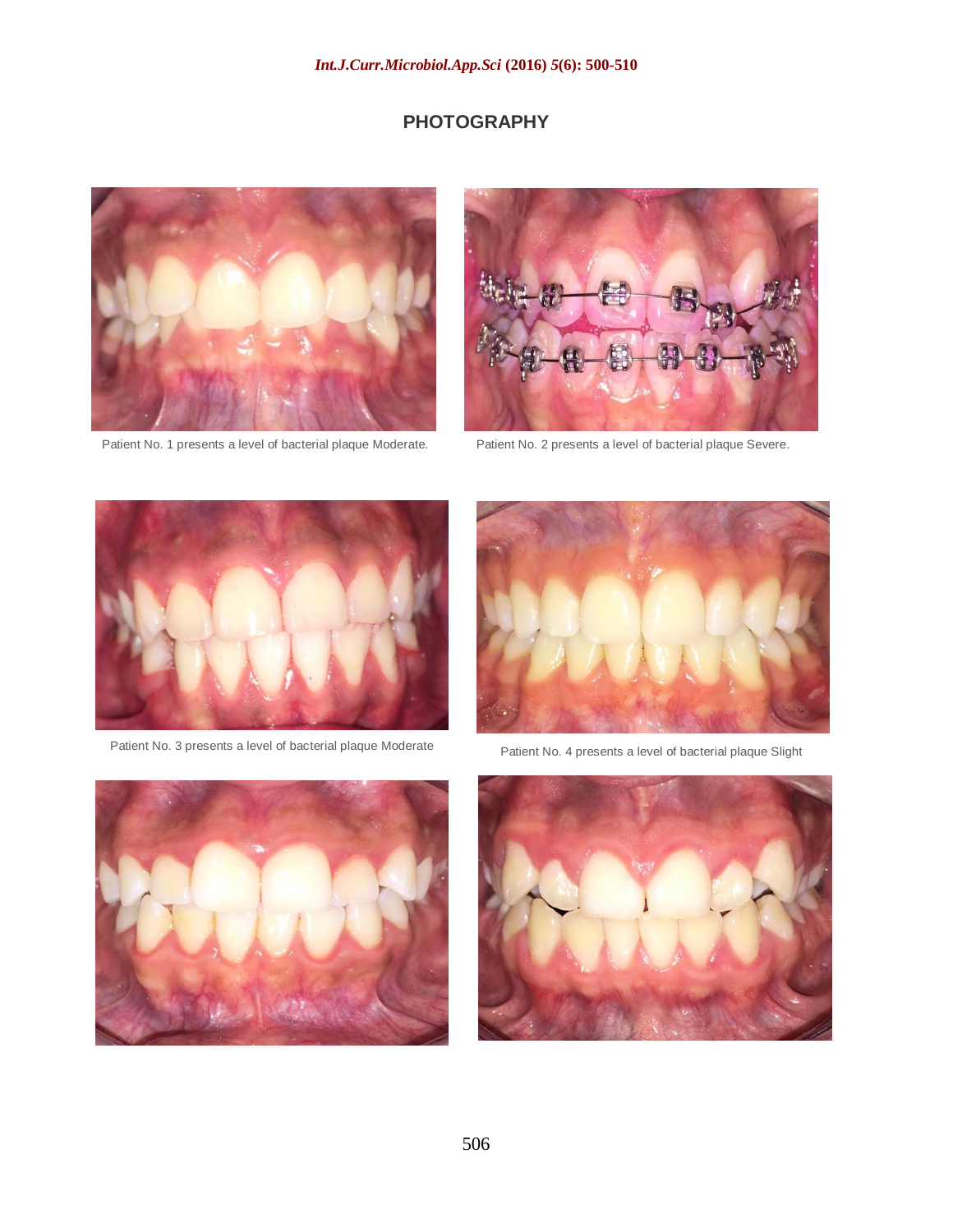









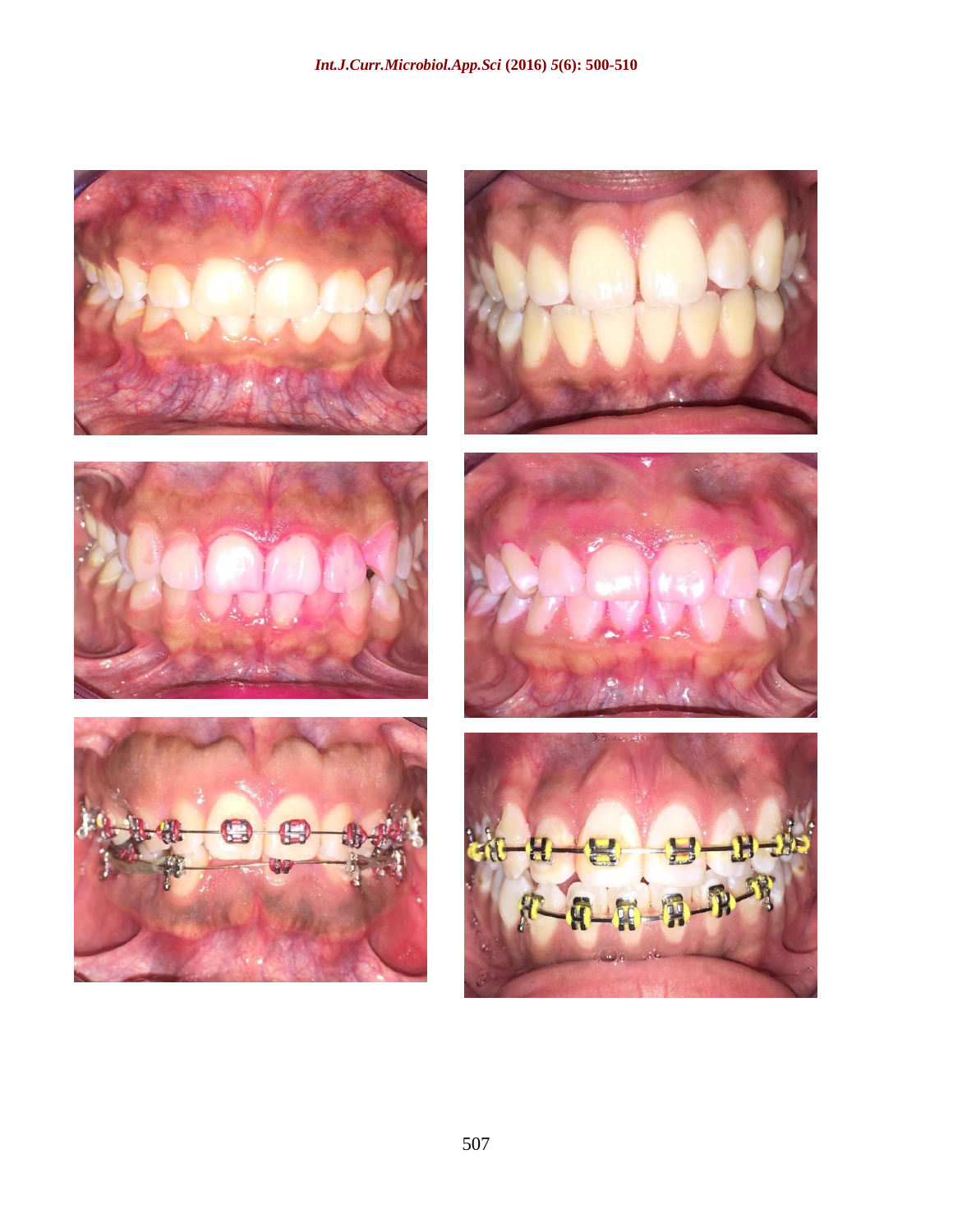



Patient No.13 presents a level of bacterial plaque Severe

Patient No.14 presents a level of bacterial plaque Moderate



Patient No.15 presents a level of bacterial plaque Moderate

To perform the test with the pads revealing of plate, we were able to obtain the index of bacterial plaque of pupils, giving as a result 6.25 per cent of the pupils have a board level mild, 50% presented a moderate level of bacterial plaque and 43.75% present a severe level of bacterial plaque.

The index of bacterial plaque has a higher prevalence in the pupils with orthodontics, but above all with the students that do not



Patient No.16 presents a level of bacterial plaque Moderate

use mouthwash, dental floss and not brush your teeth at least 3 times a day, do not have a good brushing technique and not visiting the dentist frequently. As the level of bacterial plaque severe (43.75%) is very close to the moderate (50%), because there is only a difference of 6.75% throwing a high figure and worrying; since the bacterial plaque is a problem of public health.

It is of great importance for oral health, have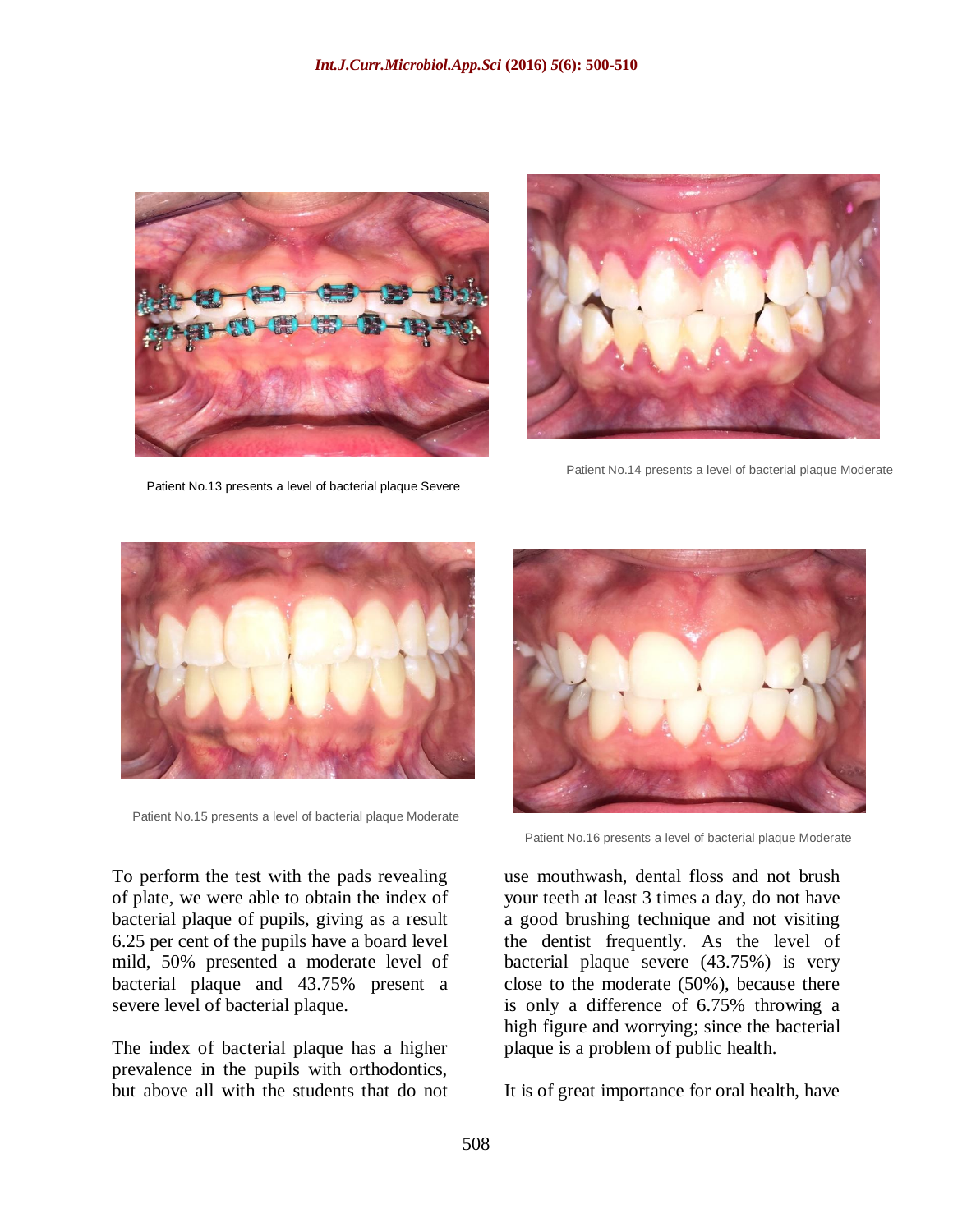a good hygiene is for this reason that you must know the correct techniques of brushing:

Technical Stillman amended: consists of placing the bristles to 45° with respect to the root delos teeth on the zone of the gingiva, in a position similar to the method rotary, resting partially in the gum. The brush is located horizontally running a movement toward the area occlusal (i.e. the edge of the anterior teeth or the area of chewing later). It is a sweep from the gums to the tooth. This will clean the area interproximal (interdental) and is massaged the gingival tissue.

Technical Fones: the brush bristles are placed at 90° with respect to the major axis of the tooth and the brush moves backwards as in wiping.

In conclusion, the prevalence of bacterial plaque in the students was 100%, all students who were made the test showed bacterial plaque; although not with the same plate index.

Students with more bacterial plaque are those who do not frequently use the dentist and have never made a dental cleaning.

Students with a plate index severe, have poor dental hygiene, not to use a good brushing technique and the misuse that give the flushing and not the not knowing properly use dental floss.

## **References**

Bascones Martínez, A., Figuero Ruiz, E. 2005. Las enfermedades periodontales como infecciones bacterianas 2015, *de Med Oral Patol Oral Cir Bucal Sitio*  web[:http://scielo.isciii.es/scielo.php?sc](http://scielo.isciii.es/scielo.php?script=sci_arttext&pid=S1699-65852005000300004)

[ript=sci\\_arttext&pid=S1699-](http://scielo.isciii.es/scielo.php?script=sci_arttext&pid=S1699-65852005000300004) [65852005000300004](http://scielo.isciii.es/scielo.php?script=sci_arttext&pid=S1699-65852005000300004)

- Bascones Martinez, A., Figuero Ruiz, E. Enfermedades periodontal *Rev. Med Oral Patol Oral Cir Bucal Las enfermedades periodontales*  como infecciones bacterianas
- Bascones Martinez, A., Figuero Ruiz, E. *Rev. Med Bucal,* Las enfermedades periodontales como infecciones bacterianas, *Oral Patol.*
- Casals Peidró Elías, Hábitos de higiene oral en la población escolar y adulta española Rev. Biblid
- Fernando Baños Francisco, Aranda Jacobo Refugió Placa bacteriana Rev. 2003. De la Asociación Dental Mexicana.
- Giuseppe Anacleto Scarano, Arlando Correia, María Sueli, Eduardo Chimenos, Rosimar de Castro, Mónica PerdomoDetección de Helicobacter Pylori en placa dental y en mucosa gástrica de pacientes sometidos a endoscopia digestiva, Rev. Acta De Odontología Venezolana
- González Catalina, Navarro Juan Carlos, López Paula Andrea Cambio. 2003. de indicadores de la placa dentobacteriana, gingivitis y caries en niños entre 2 y 5 años de edad a partir de una intervención educativa dirigida a madres de preescolar Medellin.
- Pacho Saavedra José, A., Rodríguez Patterson María, C., Pico Ma. Pichardo, Higiene bucal: su repercusión en pacientes con tratamientos ortodóncicos Revista Cubana de Estomatología .
- Pardi German, Cardozo de Pardi Elba Inés Placa dentobacterianaRelación entre la placa dental y la estomatitis subprotestica *Rev. Acta De Odontología Venezolana*
- Perrone, M., Guilarte, C. 2004. Microorganismos de la placa dental relacionados con la etiología de la